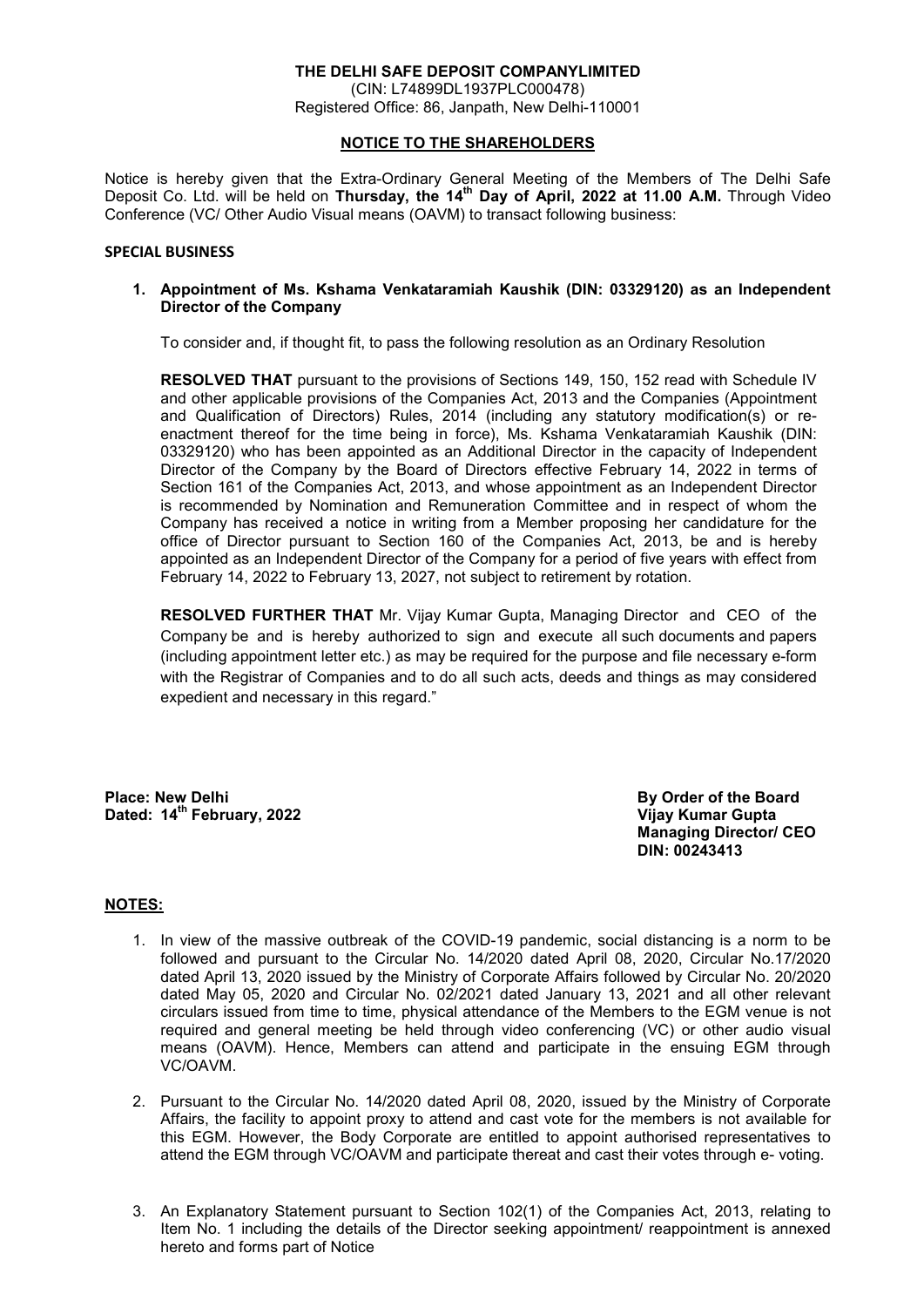- 4. The Members can join the EGM in the VC/OAVM mode 15 minutes before the scheduled time of the commencement of the Meeting by following the procedure mentioned in the Notice.
- 5. The attendance of the Members attending the EGM through VC/OAVM will be counted for the purpose of reckoning the quorum under Section 103 of the Companies Act, 2013.
- 6. Pursuant to the provisions of Section 108 of the Companies Act, 2013 read with Rule 20 of the Companies (Management and Administration) Rules, 2014 (as amended) and Regulation 44 of SEBI (Listing Obligations & Disclosure Requirements) Regulations 2015 (as amended), and the Circulars issued by the Ministry of Corporate Affairs dated April 08, 2020, April 13, 2020 and May 05, 2020 the Company is providing facility of remote e-voting to its Members in respect of the business to be transacted at the EGM. For this purpose, the Company has entered into an agreement with National Securities Depository Limited (NSDL) for facilitating voting through electronic means, as the authorized agency. The facility of casting votes by a member using remote e-voting system as well as venue voting on the date of the EGM will be provided by NSDL.
- 7. In line with the Ministry of Corporate Affairs (MCA) Circular No. 17/2020 dated April 13, 2020, the Notice calling the EGM has been uploaded on the website of the Company at https://www.dsdgroup.co.in. The Notice can also be accessed from the websites of the Stock Exchanges i.e. MSEI at https://www.msei.in and the EGM Notice is also available on the website of NSDL (agency for providing the Remote e-Voting facility) i.e. www.evoting.nsdl.com.
- 8. The Board of Directors has appointed Mr. Abhishek Jain, Company Secretary (Membership No. FCS-11233), as the Scrutinizer to scrutinize the voting at the meeting and remote e-voting process in a fair and transparent manner.
- 9. In terms of Section 108 of the Companies Act, 2013 (the Act) read with Rule 20 of the Companies (Management and Administration) Rules, 2014 and Regulation 44 of SEBI Listing Regulations, 2015, the Company is providing facility to exercise votes on the items of business given in the notice through electronic voting system, to members holding shares as on **7 th April, 2022** (End of Day) being the cut-off date ("Record date") fixed for determining voting rights of members entitled to participate in the e-voting process through the e-voting platform provided by National Securities Depository Limited. The e-voting rights of the members/beneficiary owners shall be reckoned on the equity shares held by them as on 7<sup>th</sup> April, 2022 i.e. cut-off date for the purpose. Person who is not a member as on the cut-off date should treat this Notice for information purposes only. The instructions to E-voting form part of Notice.

# **THE INSTRUCTIONS FOR MEMBERS FOR REMOTE E-VOTING AND JOINING GENERAL MEETING ARE AS UNDER:-**

The remote e-voting period begins on Monday,  $11<sup>th</sup>$  April 2022 at 10:00 A.M. and ends on Wednesday, 13<sup>th</sup> April 2022 at 05:00 P.M. The remote e-voting module shall be disabled by NSDL for voting thereafter. The Members, whose names appear in the Register of Members / Beneficial Owners as on the record date (cut-off date) i.e. Thursday, 7<sup>th</sup> April, 2022 may cast their vote electronically. The voting right of shareholders shall be in proportion to their share in the paid-up equity share capital of the Company as on the cut-off date, being Thursday,  $7<sup>th</sup>$  April, 2022.

#### **How do I vote electronically using NSDL e-Voting system?**

*The way to vote electronically on NSDL e-Voting system consists of "Two Steps" which are mentioned below:* 

# **Step 1: Access to NSDL e-Voting system**

# **A) Login method for e-Voting and joining virtual meeting for Individual shareholders holding securities in demat mode**

In terms of SEBI circular dated December 9, 2020 on e-Voting facility provided by Listed Companies, Individual shareholders holding securities in demat mode are allowed to vote through their demat account maintained with Depositories and Depository Participants. Shareholders are advised to update their mobile number and email Id in their demat accounts in order to access e-Voting facility.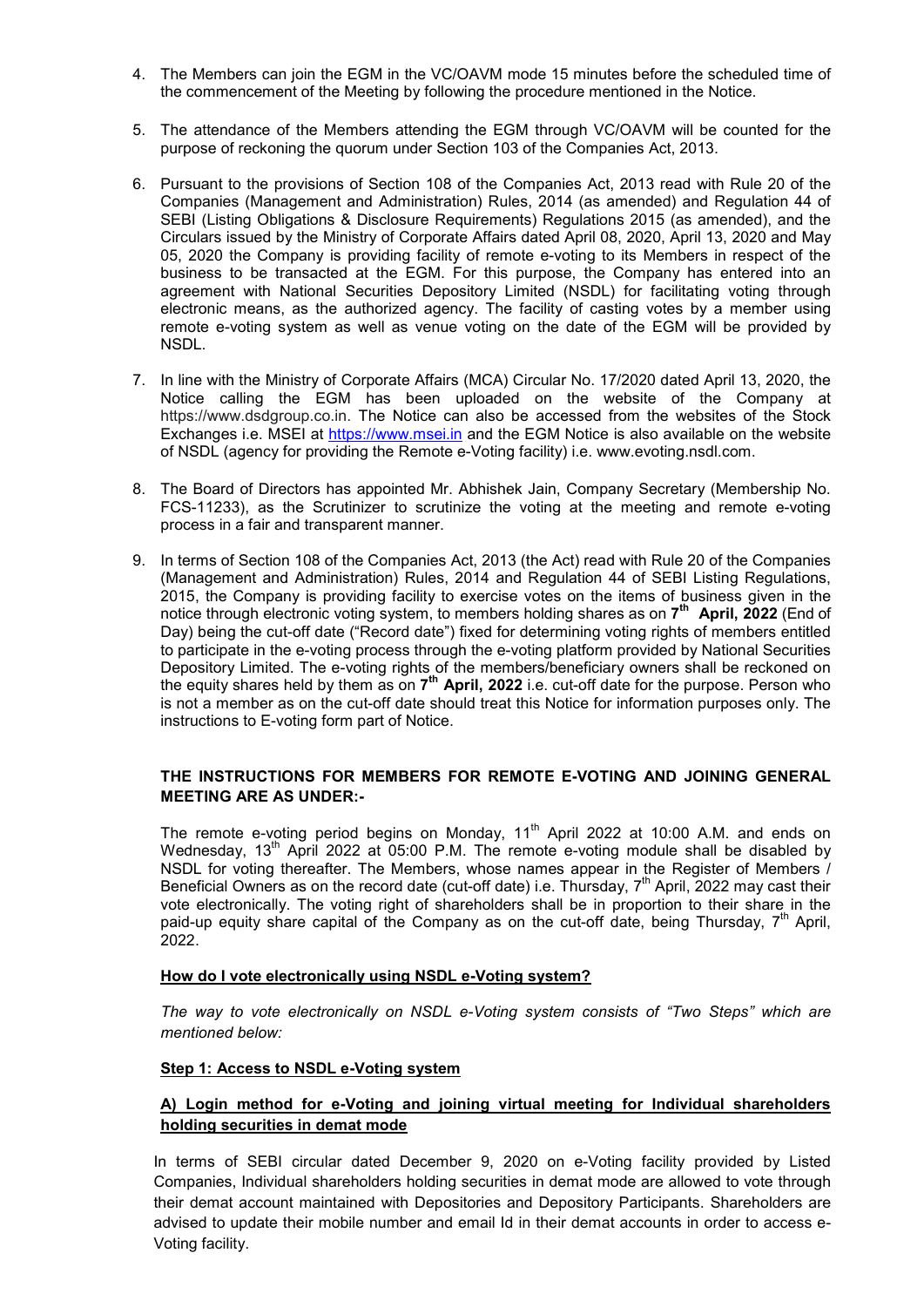| <b>Type of shareholders</b>                                                      | <b>Login Method</b>                                                                                                                                                                                                                                                                                                                                                                                                                                                                                                                                                                                                                                                                                                                                                                                                                                                                                                                                                                                                                                                                                                                                                                                                                                                                                                                                                                                                                                                                                                                                                                                                                                                                                                                                                                                                                                                                                                                                                                                                                                                                                                                                                                                                                  |
|----------------------------------------------------------------------------------|--------------------------------------------------------------------------------------------------------------------------------------------------------------------------------------------------------------------------------------------------------------------------------------------------------------------------------------------------------------------------------------------------------------------------------------------------------------------------------------------------------------------------------------------------------------------------------------------------------------------------------------------------------------------------------------------------------------------------------------------------------------------------------------------------------------------------------------------------------------------------------------------------------------------------------------------------------------------------------------------------------------------------------------------------------------------------------------------------------------------------------------------------------------------------------------------------------------------------------------------------------------------------------------------------------------------------------------------------------------------------------------------------------------------------------------------------------------------------------------------------------------------------------------------------------------------------------------------------------------------------------------------------------------------------------------------------------------------------------------------------------------------------------------------------------------------------------------------------------------------------------------------------------------------------------------------------------------------------------------------------------------------------------------------------------------------------------------------------------------------------------------------------------------------------------------------------------------------------------------|
| <b>Individual Shareholders</b><br>holding securities in demat<br>mode with NSDL. | Existing IDeAS user can visit the e-Services website of<br>1.<br>NSDL Viz. https://eservices.nsdl.com either on a Personal<br>Computer or on a mobile. On the e-Services home page<br>click on the "Beneficial Owner" icon under "Login" which is<br>available under 'IDeAS' section, this will prompt you to<br>enter your existing User ID and Password. After successful<br>authentication, you will be able to see e-Voting services<br>under Value added services. Click on "Access to e-Voting"<br>under e-Voting services and you will be able to see e-<br>Voting page. Click on company name or e-Voting service<br>provider i.e. NSDLand you will be re-directed to e-Voting<br>website of NSDL for casting your vote during the remote e-<br>Voting period or joining virtual meeting & voting during the<br>meeting.<br>If you are not registered for IDeAS e-Services, option to<br>2.<br>register is available at https://eservices.nsdl.com. Select<br>"Register<br>Online<br>for IDeAS Portal" or click at<br>https://eservices.nsdl.com/SecureWeb/IdeasDirectReg.jsp<br>Visit the e-Voting website of NSDL. Open web browser by<br>3.<br>typing the following URL: https://www.evoting.nsdl.com/<br>either on a Personal Computer or on a mobile. Once the<br>home page of e-Voting system is launched, click on the<br>icon "Login" which is available under 'Shareholder/Member'<br>section. A new screen will open. You will have to enter your<br>User ID (i.e. your sixteen digit demat account number hold<br>with NSDL), Password/OTP and a Verification Code as<br>shown on the screen. After successful authentication, you<br>will be redirected to NSDL Depository site wherein you can<br>see e-Voting page. Click on company name or e-Voting<br>service provider i.e. NSDLand you will be redirected to e-<br>Voting website of NSDL for casting your vote during the<br>remote e-Voting period or joining virtual meeting & voting<br>during the meeting.<br>Shareholders/Members can also download NSDL Mobile<br>4.<br>App "NSDL Speede" facility by scanning the QR code<br>mentioned below for seamless voting experience.<br><b>NSDL Mobile App is available on</b><br>App Store<br>Google Play |
| <b>Individual Shareholders</b><br>holding securities in demat<br>mode with CDSL  | Existing users who have opted for Easi / Easiest, they can<br>1.<br>login through their user id and password. Option will be<br>made available to reach e-Voting page without any further<br>authentication. The URL for users to login to Easi / Easiest<br>arehttps://web.cdslindia.com/myeasi/home/loginor<br>www.cdslindia.com and click on New System Myeasi.<br>After successful login of Easi/Easiest the user will be also<br>2.<br>able to see the E Voting Menu. The Menu will have links of                                                                                                                                                                                                                                                                                                                                                                                                                                                                                                                                                                                                                                                                                                                                                                                                                                                                                                                                                                                                                                                                                                                                                                                                                                                                                                                                                                                                                                                                                                                                                                                                                                                                                                                               |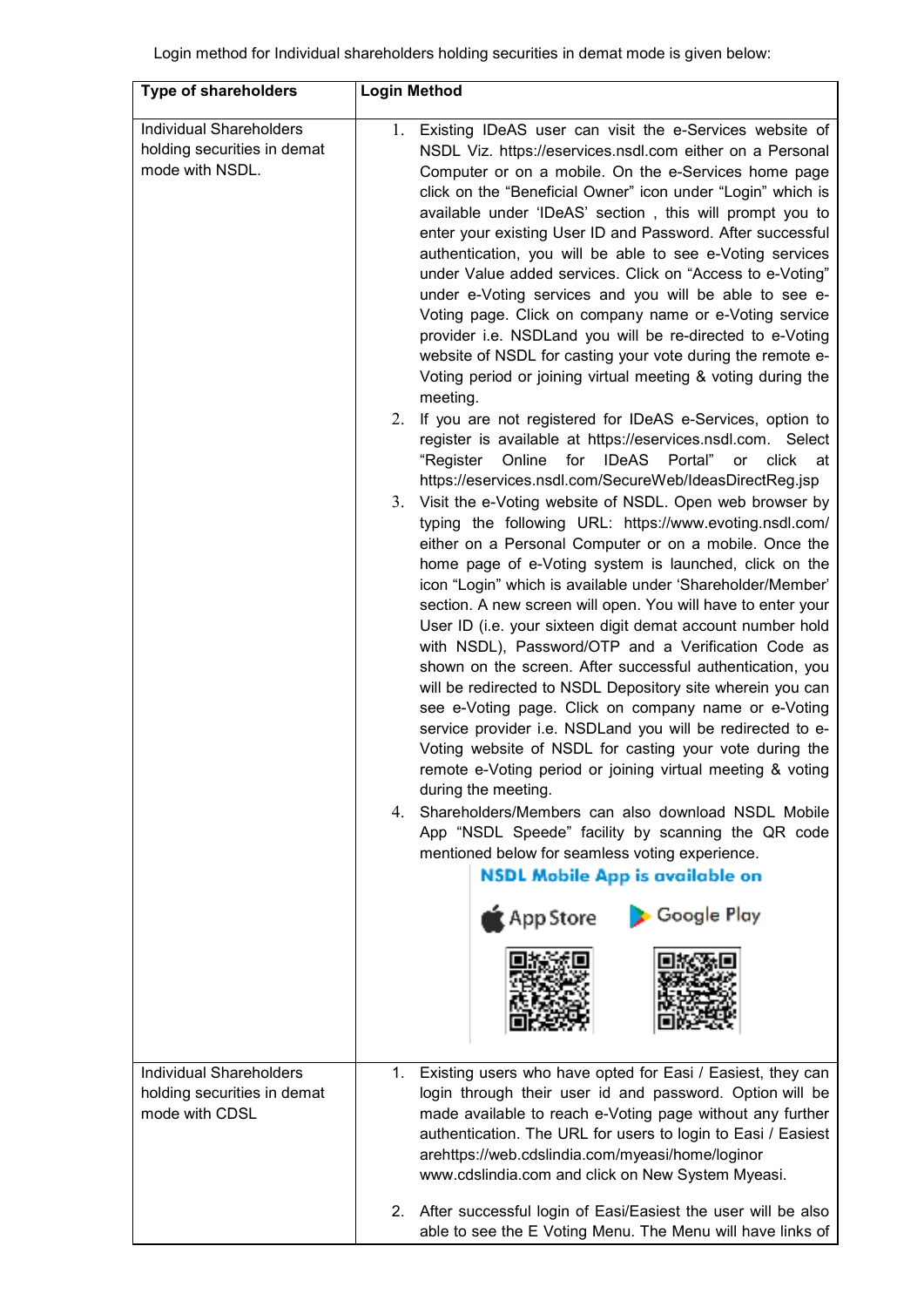|                                                                                                                        | e-Voting service provider i.e. NSDL. Click on NSDL to cast<br>your vote.<br>3.<br>If the user is not registered for Easi/Easiest, option to<br>register is available at<br>https://web.cdslindia.com/myeasi/Registration/EasiRegistra<br>tion<br>Alternatively, the user can directly access e-Voting page by<br>4.<br>providing demat Account Number and PAN No. from a link<br>in www.cdslindia.com home page. The system will<br>authenticate the user by sending OTP on registered Mobile<br>& Email as recorded in the demat Account. After successful<br>authentication, user will be provided links for the respective<br>ESP i.e. NSDL where the e-Voting is in progress. |
|------------------------------------------------------------------------------------------------------------------------|-----------------------------------------------------------------------------------------------------------------------------------------------------------------------------------------------------------------------------------------------------------------------------------------------------------------------------------------------------------------------------------------------------------------------------------------------------------------------------------------------------------------------------------------------------------------------------------------------------------------------------------------------------------------------------------|
| <b>Individual Shareholders</b><br>(holding securities in demat<br>mode) login through their<br>depository participants | You can also login using the login credentials of your demat<br>account through your Depository Participant registered with<br>NSDL/CDSL for e-Voting facility upon logging in, you will be able to<br>see e-Voting option. Click on e-Voting option, you will be redirected<br>to NSDL/CDSL Depository site after successful authentication,<br>wherein you can see e-Voting feature. Click on company name or<br>e-Voting service provider i.e. NSDL and you will be redirected to e-<br>Voting website of NSDL for casting your vote during the remote e-<br>Voting period or joining virtual meeting & voting during the meeting.                                             |

**Important note**: Members who are unable to retrieve User ID/ Password are advised to use Forget User ID and Forget Password option available at abovementioned website.

**Helpdesk for Individual Shareholders holding securities in demat mode for any technical issues related to login through Depository i.e. NSDL and CDSL.** 

| Login type                                                                         | <b>Helpdesk details</b>                                                                                                                                                                             |
|------------------------------------------------------------------------------------|-----------------------------------------------------------------------------------------------------------------------------------------------------------------------------------------------------|
| Individual<br><b>Shareholders</b><br>holding<br>securities in demat mode with NSDL | Members facing any technical issue in login can contact<br>NSDL helpdesk by sending a request<br>at -<br>evoting@nsdl.co.inor call at toll free no.: 1800 1020 990<br>and 1800 22 44 30             |
| Individual Shareholders holding<br>securities in demat mode with CDSL              | Members facing any technical issue in login can contact<br>CDSL helpdesk by sending a<br>request<br>at<br>helpdesk.evoting@cdslindia.com or contact<br>$022 -$<br>at<br>23058738 or 022-23058542-43 |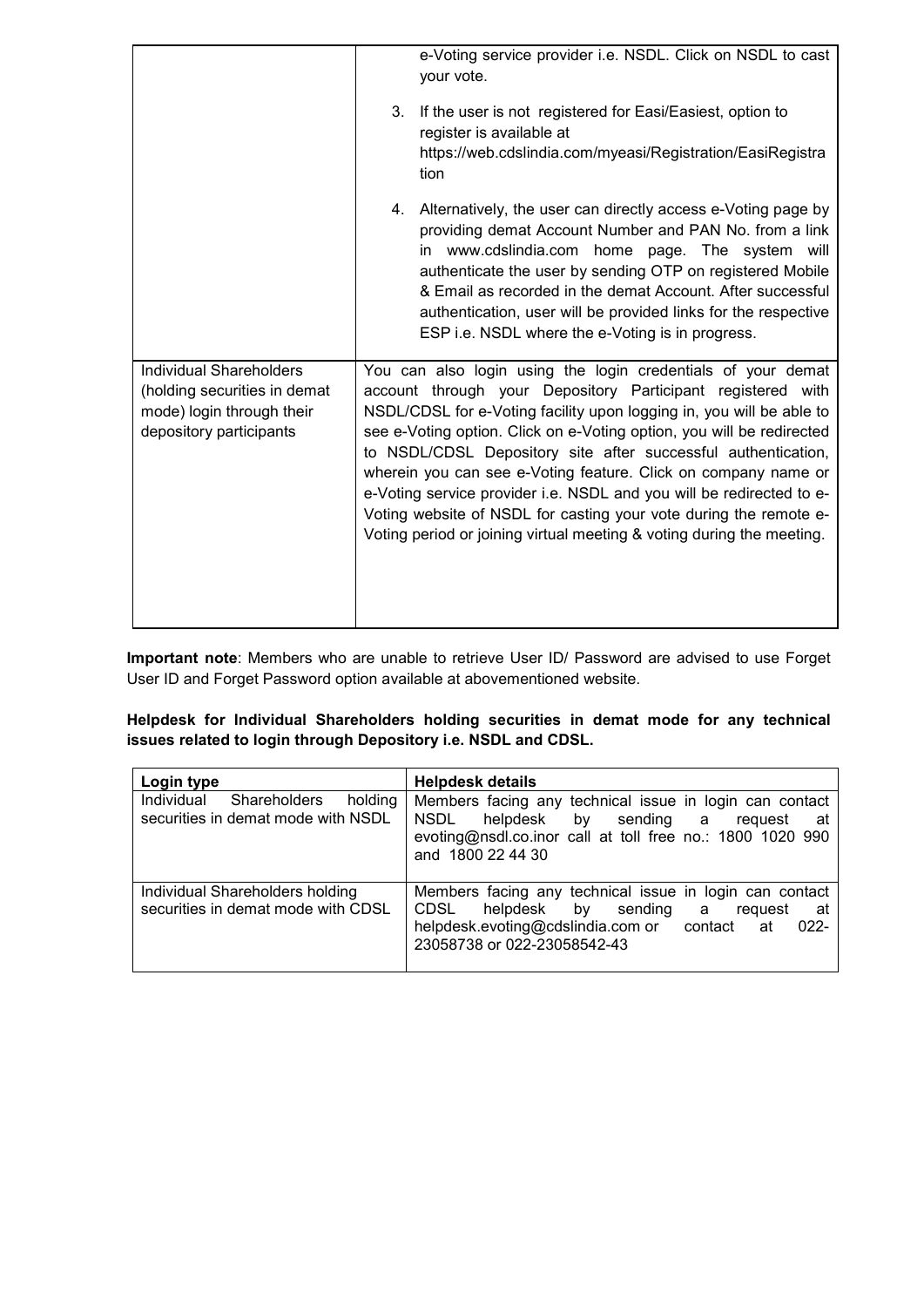**B) Login Method for e-Voting and joining virtual meeting for shareholders other than Individual shareholders holding securities in demat mode and shareholders holding securities in physical mode.** 

#### **How to Log-in to NSDL e-Voting website?**

- 1. Visit the e-Voting website of NSDL. Open web browser by typing the following URL: https://www.evoting.nsdl.com/ either on a Personal Computer or on a mobile.
- 2. Once the home page of e-Voting system is launched, click on the icon "Login" which is available under 'Shareholder/Member' section.
- 3. A new screen will open. You will have to enter your User ID, your Password/OTP and a Verification Code as shown on the screen. Alternatively, if you are registered for NSDL eservices i.e. IDEAS, you can log-in at https://eservices.nsdl.com/ with your existing IDEAS login. Once you log-in to NSDL eservices after using your log-in credentials, click on e-Voting and you can proceed to Step 2 i.e. Cast your vote electronically.
- 4. Your User ID details are given below :

| Manner of holding shares i.e. Demat   Your User ID is:<br>(NSDL or CDSL) or Physical |                                                                                                                                           |
|--------------------------------------------------------------------------------------|-------------------------------------------------------------------------------------------------------------------------------------------|
| a) For Members who hold shares in demat<br>account with NSDL.                        | 8 Character DP ID followed by 8 Digit Client<br>ID                                                                                        |
|                                                                                      | For example if your DP ID is IN300*** and<br>Client ID is 12****** then your user ID is<br>IN300***12*******.                             |
| b) For Members who hold shares in demat<br>account with CDSL.                        | 16 Digit Beneficiary ID<br>For example if your Beneficiary ID<br>İS<br>12************** then your<br>user<br>ID<br>is<br>12************** |
| c) For Members holding shares in Physical<br>Form.                                   | EVEN Number followed by Folio Number<br>registered with the company                                                                       |
|                                                                                      | For example if folio number is 001*** and<br>EVEN is 101456<br>then<br>ID<br>user<br>is<br>101456001***                                   |

- 5. Password details for shareholders other than Individual shareholders are given below:
	- a) If you are already registered for e-Voting, then you can user your existing password to login and cast your vote.
	- b) If you are using NSDL e-Voting system for the first time, you will need to retrieve the 'initial password' which was communicated to you. Once you retrieve your 'initial password', you need to enter the 'initial password' and the system will force you to change your password.
	- c) How to retrieve your 'initial password'?
		- (i) If your email ID is registered in your demat account or with the company, your 'initial password' is communicated to you on your email ID. Trace the email sent to you from NSDL from your mailbox. Open the email and open the attachment i.e. a .pdf file. Open the .pdf file. The password to open the .pdf file is your 8 digit client ID for NSDL account, last 8 digits of client ID for CDSL account or folio number for shares held in physical form. The .pdf file contains your 'User ID' and your 'initial password'.
		- (ii) If your email ID is not registered, please follow steps mentioned below in process for those shareholders whose email ids are not registered.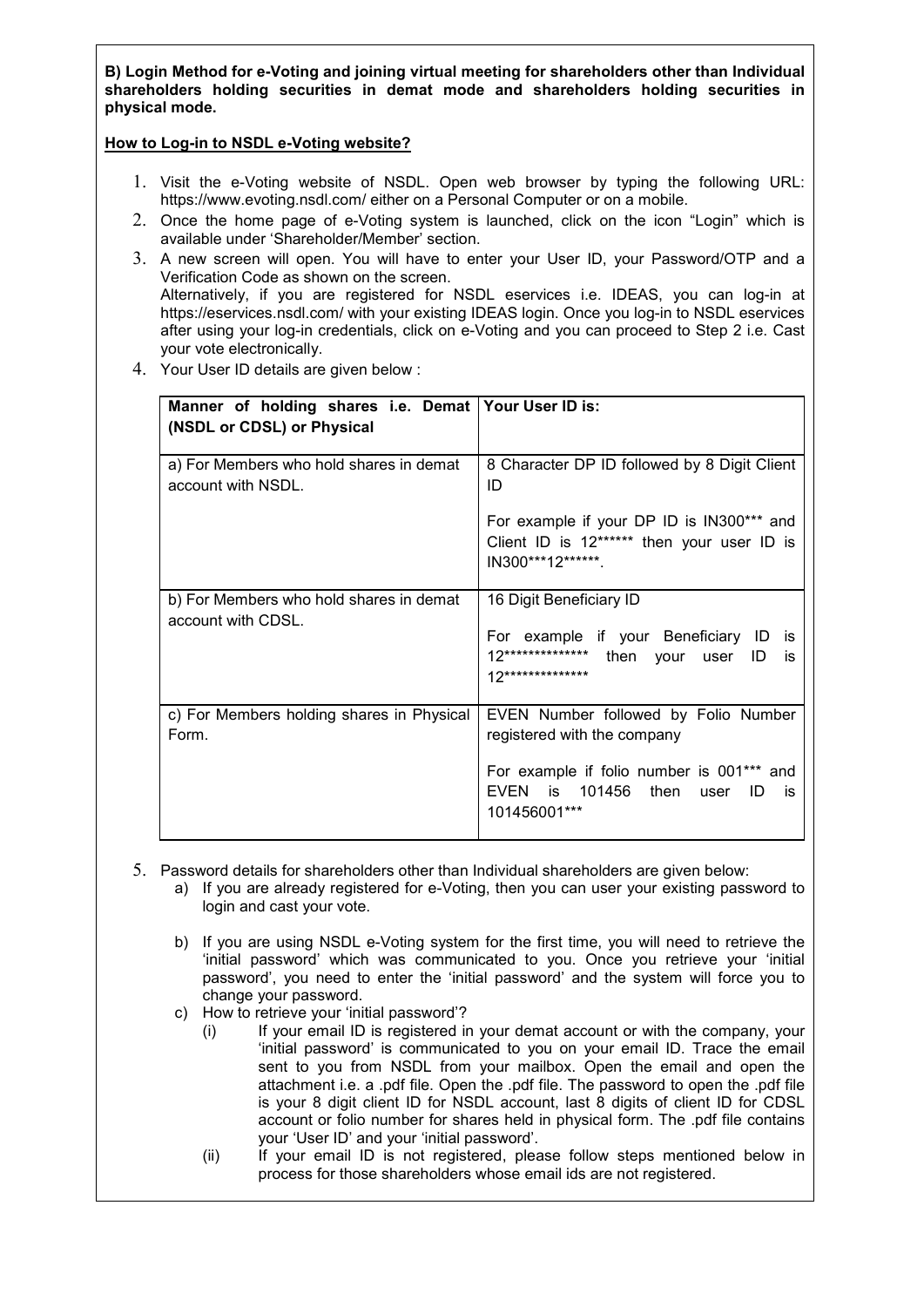- 6. If you are unable to retrieve or have not received the " Initial password" or have forgotten your password:
	- a) Click on "Forgot User Details/Password?"(If you are holding shares in your demat account with NSDL or CDSL) option available on www.evoting.nsdl.com.
	- b) Physical User Reset Password?" (If you are holding shares in physical mode) option available on www.evoting.nsdl.com.
	- c) If you are still unable to get the password by aforesaid two options, you can send a request at evoting@nsdl.co.in mentioning your demat account number/folio number, your PAN, your name and your registered address etc.
	- d) Members can also use the OTP (One Time Password) based login for casting the votes on the e-Voting system of NSDL.
- 7. After entering your password, tick on Agree to "Terms and Conditions" by selecting on the check box.
- 8. Now, you will have to click on "Login" button.
- 9. After you click on the "Login" button, Home page of e-Voting will open.

# **Step 2: Cast your vote electronically and join General Meeting on NSDL e-Voting system.**

# **How to cast your vote electronically and join General Meeting on NSDL e-Voting system?**

- 1. After successful login at Step 1, you will be able to see all the companies "EVEN" in which you are holding shares and whose voting cycle and General Meeting is in active status.
- 2. Select "EVEN" of company for which you wish to cast your vote during the remote e-Voting period and casting your vote during the General Meeting. For joining virtual meeting, you need to click on "VC/OAVM" link placed under "Join General Meeting".
- 3. Now you are ready for e-Voting as the Voting page opens.
- 4. Cast your vote by selecting appropriate options i.e. assent or dissent, verify/modify the number of shares for which you wish to cast your vote and click on "Submit" and also "Confirm" when prompted.
- 5. Upon confirmation, the message "Vote cast successfully" will be displayed.
- 6. You can also take the printout of the votes cast by you by clicking on the print option on the confirmation page.
- 7. Once you confirm your vote on the resolution, you will not be allowed to modify your vote.

# **General Guidelines for shareholders**

- 1. Institutional shareholders (i.e. other than individuals, HUF, NRI etc.) are required to send scanned copy (PDF/JPG Format) of the relevant Board Resolution/ Authority letter etc. with attested specimen signature of the duly authorized signatory(ies) who are authorized to vote, to the Scrutinizer by e-mail to csabhishek2@gmail.com with a copy marked to evoting@nsdl.co.in.
- 2. It is strongly recommended not to share your password with any other person and take utmost care to keep your password confidential. Login to the e-voting website will be disabled upon five unsuccessful attempts to key in the correct password. In such an event, you will need to go through the "Forgot User Details/Password?" or "Physical User Reset Password?" option available on www.evoting.nsdl.com to reset the password.
- 3. In case of any queries, you may refer the Frequently Asked Questions (FAQs) for Shareholders and e-voting user manual for Shareholders available at the download section of www.evoting.nsdl.com or call on toll free no.: 1800 1020 990 and 1800 22 44 30 or send a request at evoting@nsdl.co.in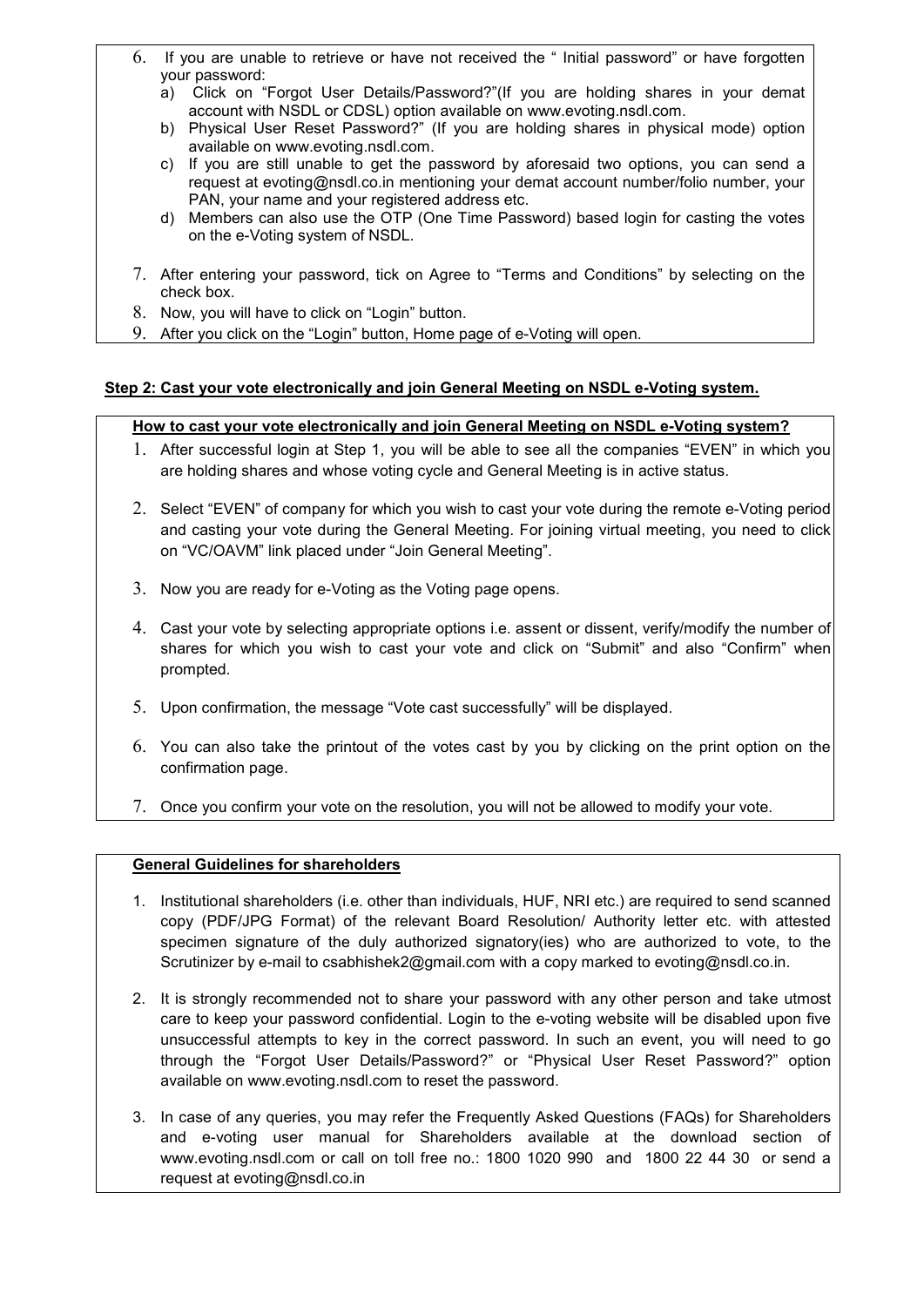**Process for those shareholders whose email ids are not registered with the depositories for procuring user id and password and registration of e mail ids for e-voting for the resolutions set out in this notice:** 

- 1. In case shares are held in physical mode please provide Folio No., Name of shareholder, scanned copy of the share certificate (front and back), PAN (self attested scanned copy of PAN card), AADHAR (self attested scanned copy of Aadhar Card) by email to delsafe@dsdgroup.co.in
- 2. In case shares are held in demat mode, please provide DPID-CLID (16 digit DPID + CLID or 16 digit beneficiary ID), Name, client master or copy of Consolidated Account statement, PAN (self attested scanned copy of PAN card), AADHAR (self attested scanned copy of Aadhar Card) to delsafe@dsdgroup.co.in. If you are Individual shareholders holding securities in demat mode, you are requested to refer to the login method explained at step 1 (A) i.e. Login method for e-Voting and joining virtual meeting for Individual shareholders holding securities in demat mode.
- 3. Alternatively shareholder/members may send a request to evoting@nsdl.co.infor procuring user id and password for e-voting by providing above mentioned documents.
- 4. In terms of SEBI circular dated December 9, 2020 on e-Voting facility provided by Listed Companies, Individual shareholders holding securities in demat mode are allowed to vote through their demat account maintained with Depositories and Depository Participants. Shareholders are required to update their mobile number and email ID correctly in their demat account in order to access e-Voting facility.

#### **THE INSTRUCTIONS FOR MEMBERS FOR e-VOTING ON THE DAY OF THE EGM ARE AS UNDER:-**

- 1. The procedure for e-Voting on the day of the EGM is same as the instructions mentioned above for remote e-voting.
- 2. Only those Members/ shareholders, who will be present in the EGM through VC/OAVM facility and have not casted their vote on the Resolutions through remote e-Voting and are otherwise not barred from doing so, shall be eligible to vote through e-Voting system in the EGM.
- 3. Members who have voted through Remote e-Voting will be eligible to attend the EGM. However, they will not be eligible to vote at the EGM.
- 4. The details of the person who may be contacted for any grievances connected with the facility for e-Voting on the day of the EGM shall be the same person mentioned for Remote e-voting.

#### **INSTRUCTIONS FOR MEMBERS FOR ATTENDING THE EGM THROUGH VC/OAVM ARE AS UNDER:**

- 1. Member will be provided with a facility to attend the EGM through VC/OAVM through the NSDL e-Voting system. Members may access by following the steps mentioned above for Access to NSDL e-Voting system. After successful login, you can see link of "VC/OAVM link" placed under "Join General meeting" menu against company name. You are requested to click on VC/OAVM link placed under Join General Meeting menu. The link for VC/OAVM will be available in Shareholder/Member login where the EVEN of Company will be displayed. Please note that the members who do not have the User ID and Password for e-Voting or have forgotten the User ID and Password may retrieve the same by following the remote e-Voting instructions mentioned in the notice to avoid last minute rush.
- 2. Members are encouraged to join the Meeting through Laptops for better experience.
- 3. Further Members will be required to allow Camera and use Internet with a good speed to avoid any disturbance during the meeting.
- 4. Please note that Participants Connecting from Mobile Devices or Tablets or through Laptop connecting via Mobile Hotspot may experience Audio/Video loss due to Fluctuation in their respective network. It is therefore recommended to use Stable Wi-Fi or LAN Connection to mitigate any kind of aforesaid glitches.
- 5. Shareholders, who would like to express their views/have questions may send their questions in advance mentioning their name demat account number/folio number, email id, mobile number at delsafe@dsdgroup.co.in. The same will be replied by the company suitably.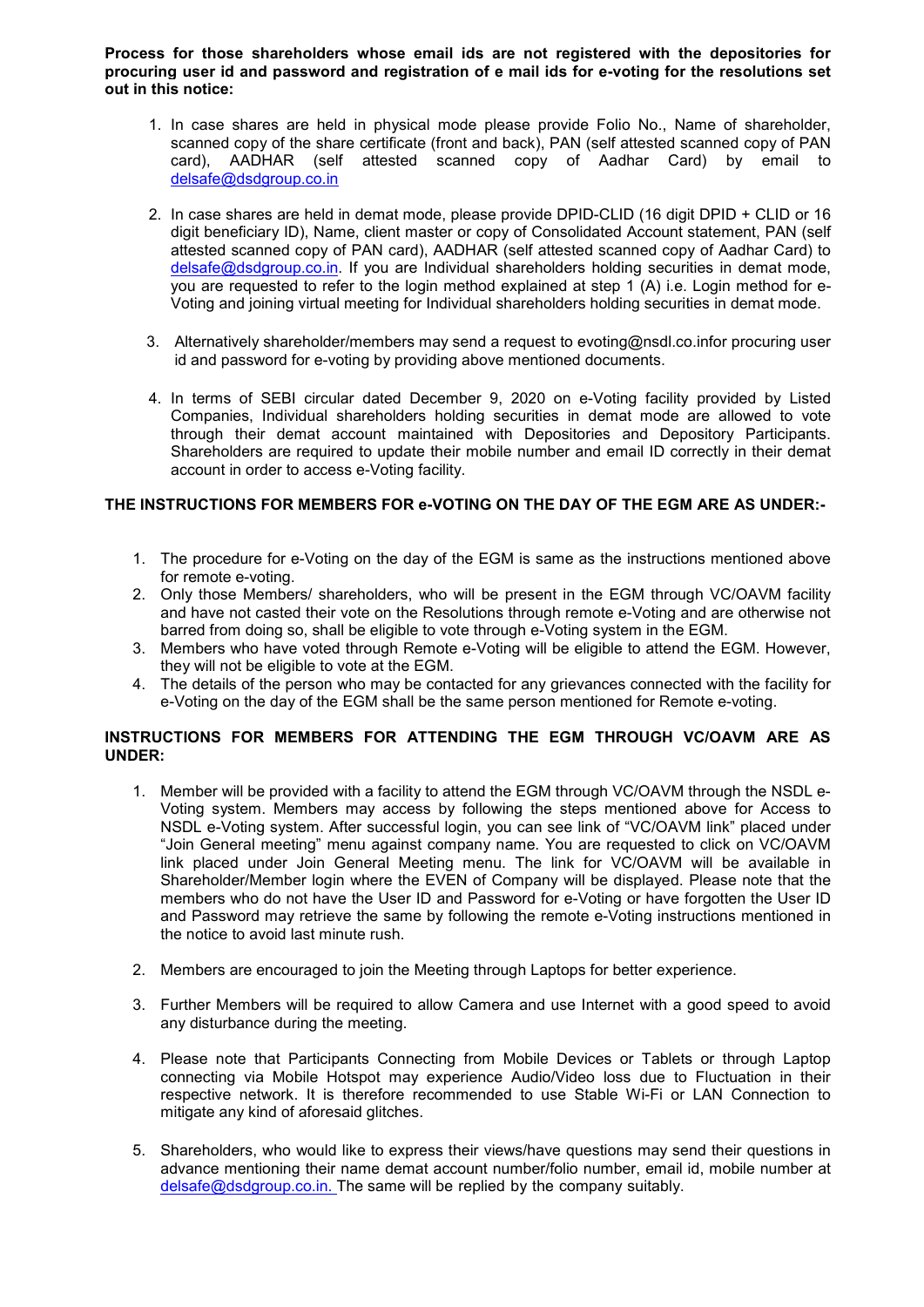# **ANNEXURE I:**

# **EXPLANATORY STATEMENT PURSUANT TO SECTION 102(1) OF THE COMPANIES ACT, 2013**

Shri Mahesh Sahai (DIN: 00062254) ceased to be Independent Director of the Company due to his Death on 4<sup>th</sup> December 2021, As per the provisions of the Companies Act 2013, any intermittent vacancy in the office of Independent Director shall be filled up by the Board in the immediate next Board Meeting or within three months from the date of such vacancy, whichever is earlier. The Board of Directors in their meeting held on 14<sup>th</sup> February 2022, on the recommendation of Nomination and Remuneration Committee of the Company had appointed Ms. Kshama Venkataramiah Kaushik (DIN: 03329120) as an Additional Non-Executive Independent Director of the Company for the first term of five consecutive years w.e.f  $14<sup>th</sup>$  February 2022 subject to approval of members in the General Meeting.

Further as per newly inserted provisions of Regulation 17(1) C of SEBI (Listing Obligations and Disclosure Requirements) Regulations, 2015, the listed entity shall ensure that approval of shareholders for appointment of a person on the Board of Directors is taken at the next general meeting or within a time period of three months from the date of appointment, whichever is earlier. Therefore the consent and approval of the Shareholders is sought for appointment of Ms. Kshama V Kaushik as Independent Director in the Extra-Ordinary General Meeting of the Company.

Ms. Kshama V Kaushik holds an Honours degree in Commerce from Delhi University and is a Fellow member of The Institute of Chartered Accountants of India.

Ms. Kshama has worked with some of the top consulting firms and Indian companies over the past 32 years.

She is the founder director of Thought Arbitrage Research Institute (TARI) where she conceptualises and leads research studies and collaborations with a range of partners including public and private sector Indian companies, industry associations and multi-lateral agencies. Her abiding interests include governance, transparency, anti-corruption and sustainability practices. She serves on the Managing Committee of over ten schools of the Delhi Public School group across India and the Middle East including chairing recruitment committees for recruiting school personnel. She serves as Secretary of Delhi Education and Philanthropic Society, a society formed to provide education support to needy children of Delhi Public Schools.

Ms. Kshama served as a Director at Indus Clean Energy (India) Private Limited from December 2017 to December 2018. She serves as a Non-Executive Director of Bagpat Green Energy Private Limited, a company engaged in the business of implementation of City Gas Distribution (CSD) network and supply of Natural Gas.

Ms. Kshama is Independent from the management and that he fulfils the condition specified in the Companies Act 2013 ("Act") and the Rules for appointment as an Independent Director of the Company and proposes to appoint her as an Independent Director of the Company for a term of 5 (Five) years. Ms. Kshama (DIN- 03329120) is not disqualified from being appointed as Directors in terms of Section 164 of the Act and have given her consent to act as Director.

A copy of the draft letter of appointment as an Independent Director setting out the terms and conditions of the said appointment would be available for inspection at the Registered Office or Corporate Office of the Company during normal business hours on any working day without payment of any fee, by the member. Details of Ms. Kshama is provided in the "Annexure A" to the Notice.

Except Ms. Kshama, being the appointee, no other Director or Key Managerial Personnel of the Company or their respective relatives is/ are concerned or interested, financially or otherwise, in the said Resolution.